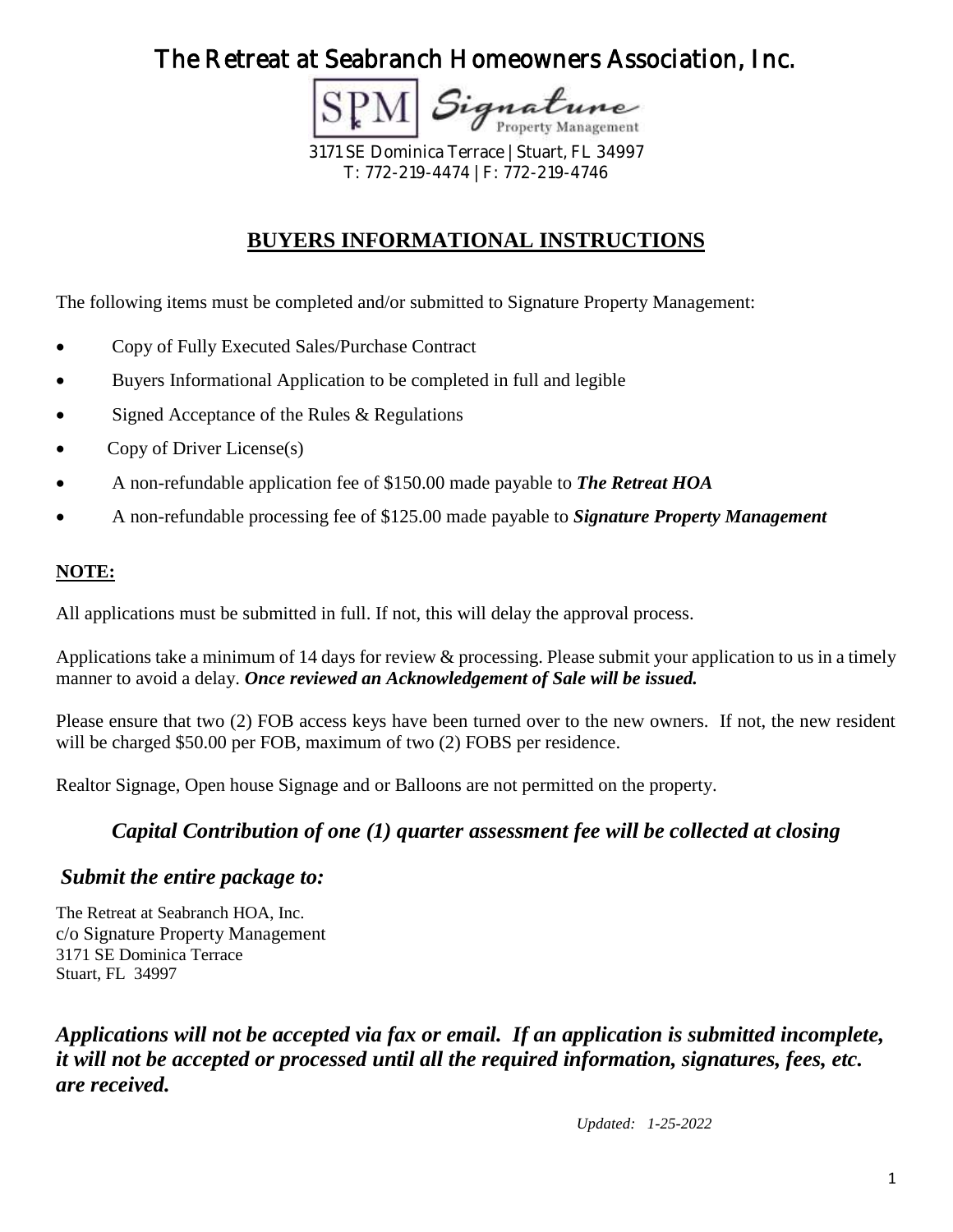SPM Signature

3171 SE Dominica Terrace | Stuart, FL 34997 T: 772-219-4474 | F: 772-219-4746

# **CHECKLIST FOR BUYERS INFORMATIONAL FORMS –** *Please Print*

Property Address: Universe of the Second Second Second Second Second Second Second Second Second Second Second Second Second Second Second Second Second Second Second Second Second Second Second Second Second Second Second

Closing:

General Submission requirements:

- **Completed Buyers Informational Application**
- □ Fully executed Sales/Purchase Contract
- $\Box$  Signed acceptance of the Rules & Regulations Form
- A non-refundable application fee of \$150.00 made payable to *The Retreat HOA*
- A non-refundable processing fee of \$125.00 made payable to *Signature Property Management*
- $\Box$  Copy of Driver License(s)
- □ Title Company Information:
	- o Company Name:
	- o Address:
	- $\circ$  Contact #:  $\_\_\_\_\_\_\_\_\_\_\_\_\_\_\_\_\_\_\_\_\_$
	- o Email:

Owners Realtor Information:

- o Company Name:
- o Address:
- o Contact #:
- o Email:
- □ Buyers Realtor Information:
	- o Company Name:
	- o Address:
	- $\circ$  Contact #:  $\qquad \qquad$
	- o Email:
- $\Box$  Certificate of Acknowledgement for delivery options: (Mark "X" by delivery option)
	- o \_\_\_\_\_\_\_ Email Copy to Realtors
	- o \_\_\_\_\_\_\_ Email Copy to Owner
	- o \_\_\_\_\_\_\_ Mail Original to:

*I/We certify that the information requested above and contained in this application is provided for membership with The Retreat POA. I/We acknowledge receipt of a copy of the Declaration of Covenants and Conditions, Articles of Incorporation, Bylaws and Rules and Regulations of The Retreat Homeowners Association from the owner. I/We have read these documents and agree to abide by them. Failure to comply with terms and conditions thereof shall be a material default and breech of the purchase agreement.*

l,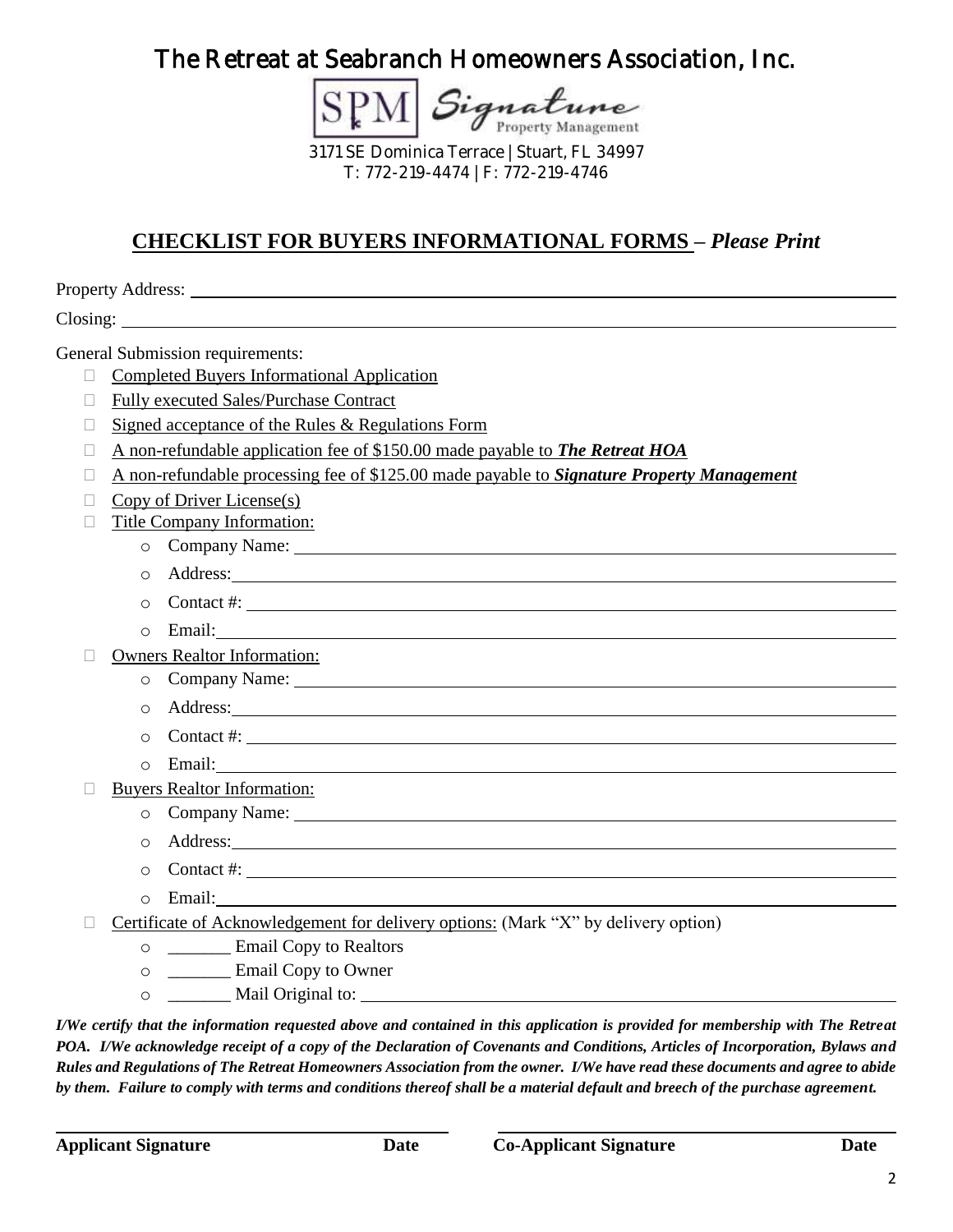Signatune **SPI** 

3171 SE Dominica Terrace | Stuart, FL 34997 T: 772-219-4474 | F: 772-219-4746

### **BUYERS INFORMATIONAL FORMS –** *Please Print*

| <b>CLOSING DATE:</b>                                                                                                                                                                                                                |
|-------------------------------------------------------------------------------------------------------------------------------------------------------------------------------------------------------------------------------------|
|                                                                                                                                                                                                                                     |
| <b>CURRENT HOMEOWNER INFORMATION (SELLER):</b> (all information must be printed and legible)                                                                                                                                        |
|                                                                                                                                                                                                                                     |
| Address of Owner:                                                                                                                                                                                                                   |
|                                                                                                                                                                                                                                     |
| <b>APPLICANT(S) INFORMATION (BUYER):</b>                                                                                                                                                                                            |
| <b>Applicant Name:</b> Applicant Name: Applicant Name: Applicant Name: Applicant Name: Applicant Name: Applicant Name: Applicant Name: Applicant Name: Applicant Name: Applicant Name: Applicant Name: Applicant Name: Applicant Na |
|                                                                                                                                                                                                                                     |
|                                                                                                                                                                                                                                     |
|                                                                                                                                                                                                                                     |
|                                                                                                                                                                                                                                     |
|                                                                                                                                                                                                                                     |
| Co-Applicant Present Phone Number: Co-Applicant Present Phone Number:                                                                                                                                                               |
|                                                                                                                                                                                                                                     |
|                                                                                                                                                                                                                                     |
|                                                                                                                                                                                                                                     |

#### *\*BY PROVIDING YOUR EMAIL ADDRESS, YOU AUTHORIZE THE MANAGEMENT COMPANY TO COMMUNICATE VIA EMAIL REGARDING ASSOCIATION BUSINESS\**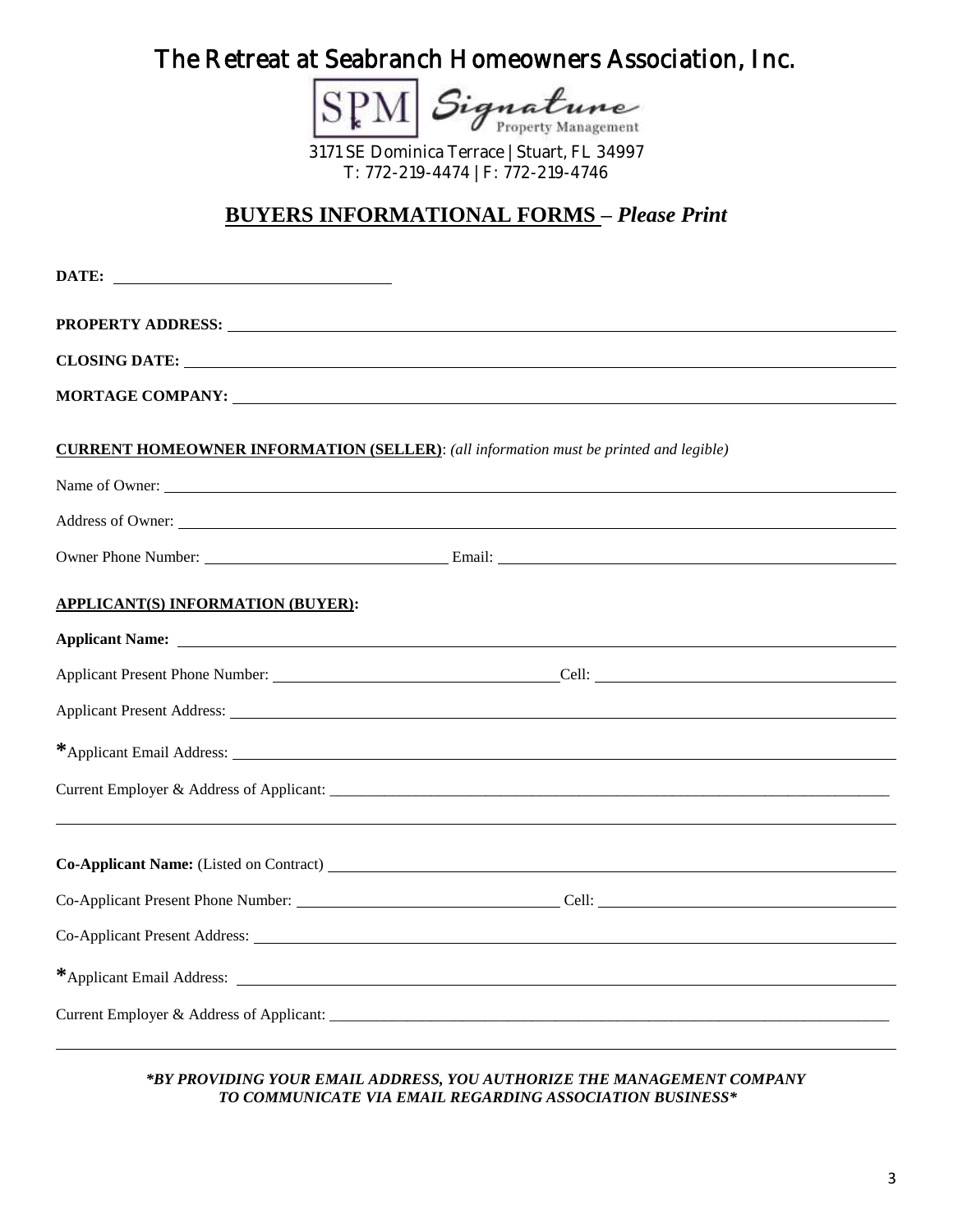3171 SE Dominica Terrace | Stuart, FL 34997 T: 772-219-4474 | F: 772-219-4746

#### **OCCUPANTS: (OTHER THAN THE APPLICANTS)**

| <b>NAME</b> | <b>RELATIONSHIP</b> | $\boldsymbol{AGE}$ | <b>TELEPHONE NUMBER</b> |
|-------------|---------------------|--------------------|-------------------------|
|             |                     |                    |                         |
|             |                     |                    |                         |
|             |                     |                    |                         |
|             |                     |                    |                         |

#### **PETS:**

**Yes [ ] No [ ]** *If yes, list Name, Breed, Age, Color and Sex*

| <b>NAME</b> | <b>BREED</b> | $\boldsymbol{AGE}$ | <b>COLOR</b> | <b>SEX</b> |
|-------------|--------------|--------------------|--------------|------------|
|             |              |                    |              |            |
|             |              |                    |              |            |
|             |              |                    |              |            |
|             |              |                    |              |            |
|             |              |                    |              |            |

#### **VEHICLE INFORMATION:**

*ASSOCIATION RULE:*Trucks, Motorcycles, Boats, Vans and Commercial Vehicles must be parked within the garage and may not be parked in the driveway. *All pick-up trucks, regardless of size are permitted to be parked in the driveway as long as it has a full bed cap on the back with windows and no commercial markings or ladder racks. If not, the pick-up truck must be garaged at all times. Covers over the bed of the truck does not negate this rule.*

*NOTE: Pictures (front, back & sides) of any pick-up truck must be included in your application.*

| <b>MAKE</b> | <b>MODEL</b> | <b>YEAR</b> | <b>STATE</b> | <b>LICENSE PLATE#</b> |
|-------------|--------------|-------------|--------------|-----------------------|
|             |              |             |              |                       |
|             |              |             |              |                       |
|             |              |             |              |                       |
|             |              |             |              |                       |
|             |              |             |              |                       |